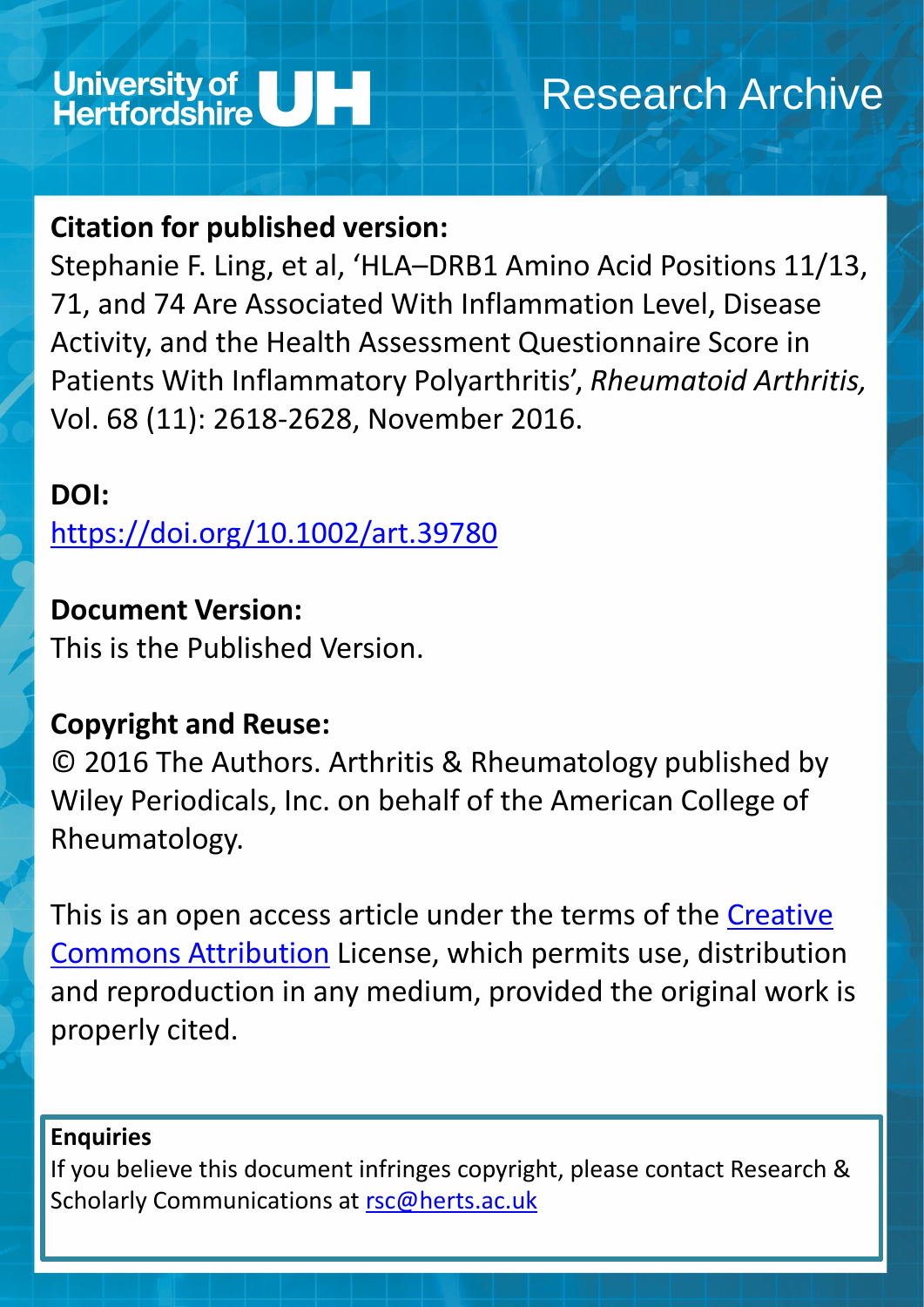### HLA–DRB1 Amino Acid Positions 11/13, 71, and 74 Are Associated With Inflammation Level, Disease Activity, and the Health Assessment Questionnaire Score in Patients With Inflammatory Polyarthritis

Stephanie F. Ling,<sup>1</sup> Sebastien Viatte,<sup>1</sup> Mark Lunt,<sup>1</sup> Alper M. Van Sijl,<sup>2</sup> Lucia Silva-Fernandez,<sup>3</sup> Deborah P. M. Symmons,<sup>4</sup> Adam Young,<sup>5</sup> Alexander J. Macgregor,<sup>6</sup> and Anne Barton<sup>4</sup>

Objective. Rheumatoid arthritis (RA) susceptibility HLA–DRB1 haplotypes based on amino acid positions 11/ 13, 71, and 74 predict radiographic damage. The mechanism of action is unknown, but it may be mediated by inflammation. We undertook this study to systematically investigate the effect of these amino acids on nonradiographic measures of disease activity/outcomes.

Methods. We tested the association of RA susceptibility HLA–DRB1 amino acids with the C-reactive protein (CRP) level, the tender joint count (TJC), the swollen joint count (SJC), the Disease Activity Score in 28 joints (DAS28), and the Health Assessment Questionnaire (HAQ) score in the Norfolk Arthritis Register (NOAR) and Early Rheumatoid Arthritis Study (ERAS) cohorts. Longitudinal modeling of disease activity/outcomes was performed using generalized linear latent and mixed models. Mediation analysis was performed using directed acyclic graphs to investigate the paths from genetic factors to outcome.

Results. A total of 2,158 patients were available for analysis in the NOAR cohort. Valine at position 11 showed the strongest association with the CRP level ( $P = 2.21 \times$  $10^{-6}$ ), the SJC (P = 7.51  $\times$  10<sup>-6</sup>), and the DAS28  $(P = 0.002)$ ; it was marginally associated with the HAQ score  $(P = 0.044)$  but not with the TJC. The same amino acid and haplotype risk hierarchy observed for susceptibility and radiographic severity was observed for the CRP level and nonradiographic measures of disease activity/outcome, apart from the TJC. The results were replicated in the ERAS cohort. The effect of valine at position 11 on the SJC was mainly mediated by anti–citrullinated protein antibody status, the effect of which was mainly mediated by inflammation; however, the effect of valine at position 11 was also independent of the CRP level ( $P = 1.6 \times 10^{-4}$ ).

Conclusion. Genetic markers of RA susceptibility located within HLA–DRB1 determine the levels of clinical and systemic inflammation independently, and also determine all objective measures of disease activity and outcome.

The shared epitope (SE) hypothesis postulates that HLA–DRB1 alleles sharing a similar amino acid motif at positions 70–74 confer susceptibility to rheumatoid

Ms Ling and Dr. Viatte contributed equally to this work.

Dr. Barton has received consulting fees, speaking fees, and/or honoraria from Eli Lilly and Pfizer (less than \$10,000 each).

Submitted for publication September 16, 2015; accepted in revised form June 1, 2016.

The views expressed herein are those of the authors and not necessarily those of the National Health Service, the National Institute for Health Research, or the Department of Health.

Supported by a Core Programme grant from Arthritis Research UK (grant 20385) and by the National Institute for Health Research Manchester Musculoskeletal Biomedical Research Unit. <sup>1</sup>

<sup>&</sup>lt;sup>1</sup>Stephanie F. Ling, MRes, MRCP, Sebastien Viatte, MD, PhD, Mark Lunt, PhD: University of Manchester, Manchester, UK; <sup>2</sup>Alper M. Van Sijl, MD: University of Manchester, Manchester, UK, and Jan van Breemen Research Institute Reade, Amsterdam, The Netherlands; <sup>3</sup>Lucia Silva-Fernandez, MD, MSc: University of Manchester, Manchester, UK, and Complexo Hospitalario Universitario de Ferrol, A Coruña, Spain; <sup>4</sup>Deborah P. M. Symmons, MD, FRCP, Anne Barton, PhD, FRCP: University of Manchester and Central Manchester University Hospitals NHS Foundation Trust, Manchester, UK; <sup>5</sup>Adam Young, MD, FRCP: St. Albans City Hospital, St. Albans, UK, and University of

Hertfordshire, Hatfield, UK; <sup>6</sup>Alexander J. Macgregor, PhD, FRCP: University of East Anglia, Norwich, UK.

Address correspondence to Anne Barton, PhD, FRCP, Arthritis Research UK Centre for Genetics and Genomics, Centre for Musculoskeletal Research, Manchester Academic Health Science Centre, University of Manchester, Stopford Building, Oxford Road, Manchester M13 9PT, UK. E-mail: anne.barton@manchester.ac.uk.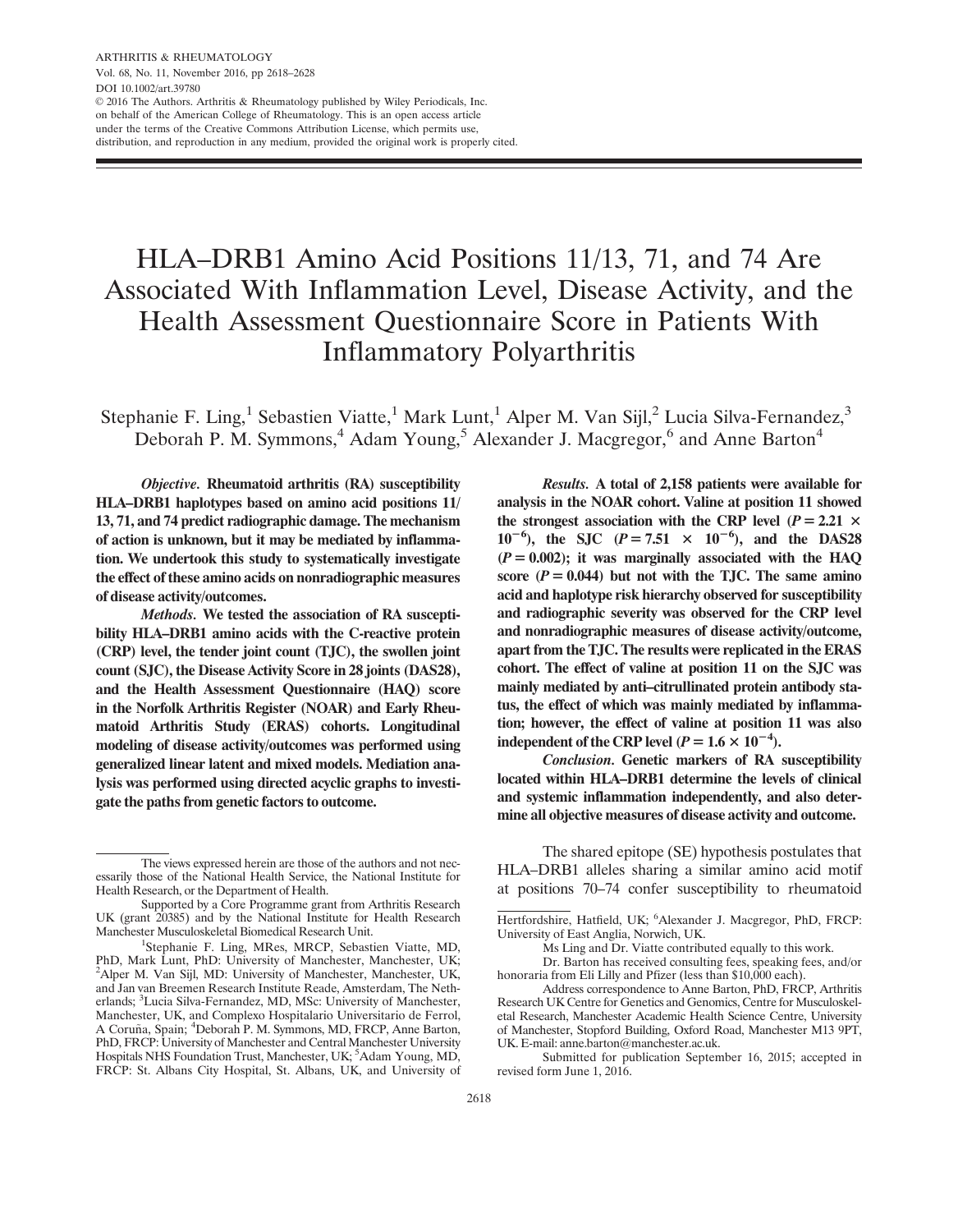arthritis (RA) (1). However, it has recently been demonstrated that a model including amino acids at positions 11 or 13 (both are in tight linkage disequilibrium [LD]), 71, and 74 better explains the association of HLA–DRB1 with RA susceptibility (2).

Amino acid combinations from these 3 positions (which are in partial LD with one another) form 16 haplotypes hierarchically classified with regard to their effect on RA susceptibility (from conferring risk to conferring protection) (2). They are independently associated with radiographic damage and mortality, with an identical risk hierarchy between susceptibility and radiographic severity, demonstrating that position 11/13 (outside the SE) also contributes to progression and outcome (3). Valine at position 11 has been reported to influence radiographic progression in RA patients in 2 further independent cohorts (4,5).

However, it is unclear by what mechanism the 16 haplotype model results in radiographic damage. Previous work has suggested that high levels of C-reactive protein (CRP) correlate with radiographic outcomes (6); however, it has also been shown that RA can progress in the absence of detectable systemic inflammation (7,8). Acute-phase markers are imperfectly correlated with objective evidence of synovitis, and therefore, the Disease Activity Score in 28 joints (DAS28) (9), swollen joint count (SJC), or tender joint count (TJC) may be better markers of chronic inflammation. It has been shown that clinical (e.g., the SJC) rather than laboratory (or systemic) (i.e., the CRP level or erythrocyte sedimentation rate [ESR]) measures of inflammation are associated with radiographic progression and mortality (8), but the correlation of HLA–DRB1 markers with any measures of inflammation (clinical or laboratory) has not been studied yet. We hypothesize that the effect of HLA–DRB1 haplotypes on outcome is mediated via inflammation.

Therefore, we aimed to first examine underlying pathways driving radiographic damage by testing genetic associations of the 16-haplotype model with the CRP level. Second, we examined genetic associations with other nonradiographic measures of disease outcome and activity (including the DAS28 and its subcomponents [TJC, SJC, and CRP level]) and with disability using the Health Assessment Questionnaire (HAQ) (10). Third, we performed mediation analysis using directed acyclic graphs to investigate the relative contribution of different path variables in the disease process (CRP level, anti–citrullinated protein antibody [ACPA] status, and the like).

### PATIENTS AND METHODS

Patients and cohorts. Two prospective cohorts of patients with longitudinal outcome data were studied. These were the

Norfolk Arthritis Register (NOAR) (11) and the Early Rheumatoid Arthritis Study (ERAS) (12) cohorts. NOAR is a primary care– based inception cohort of 2,158 patients recruited since 1989 (recruitment is still ongoing) presenting with recent-onset inflammatory polyarthritis, defined as having  $\geq$  2 swollen joints for  $>$  4 weeks. Patients recruited between 1989 and 1994 remained under longterm follow-up (up to 20 years' duration), with the exception of 1) patients who did not satisfy the American College of Rheumatology (ACR) 1987 revised criteria for RA (13) at 5 years of follow-up and who were diagnosed by a consultant as having disease other than RA, undifferentiated inflammatory polyarthritis, psoriatic arthritis, or postviral arthritis to explain their symptoms and 2) patients with spontaneous long-term remission of their disease, defined as having no inflamed joints at the third or fifth annual follow-up visits and not taking disease-modifying antirheumatic drugs (DMARDs)/steroids.

Consequently, patients recruited between 1989 and 1994 were more likely to be followed up after year 5 if they had high disease severity. This can reduce study power compared to a study design without these exclusion criteria, but it will not affect the effect size of genetic markers tested in the present study, as the relative change in disease activity/severity measures between carriers and noncarriers of specific genetic markers will be unaffected. Censoring the study at year 5 or excluding all patients recruited between 1989 and 1994 would have a much more drastic impact on power, so the inclusion of such patients is appropriate.

All patients, including RA patients, were called inflammatory polyarthritis patients. Most inflammatory polyarthritis patients will satisfy the ACR 1987 revised criteria for RA during follow-up. CRP level was measured at 0, 5, 10, and 15 years; consequently, the DAS28 using the CRP level was only calculated at these time points as well. The TJC and SJC were done at 0–3, 5, 10, 15, and 20 years. HAQ scores were obtained at 0–5, 7–8, 10, 12, 15, 18, and 20 years.

ERAS is a tertiary care–based cohort of 329 adults clinically diagnosed as having RA who were recruited consecutively from rheumatology outpatient clinics, had a symptom duration of ,2 years, and had no use of second-line medication. Patients who did not fulfill the ACR 1987 revised criteria for RA (13) continued to be followed up and were included for analysis. Patients were excluded if the diagnosis changed from RA (e.g., early RA evolving to classical systemic lupus erythematosus). The TJC, SJC, ESR, DAS28 using the ESR, and HAQ score were recorded every year, with a maximum follow-up of 15 years. The NOAR and ERAS patients in the present study are the same as those studied in our previous work (3).

Genotyping. Genotyping was carried out as previously described (3,14). Sixteen possible haplotypes exist, based on the combinations of amino acids at HLA–DRB1 positions 11, 71, and 74 (2) (Table 1). Only results from haplotypes with a frequency of .5% are reported in NOAR, and only results from haplotypes with a frequency of  $>10\%$  are reported in ERAS, although analysis was carried out on all 16 possible haplotypes in both univariate and multivariate models. A more stringent frequency cutoff was required in ERAS due to the smaller sample size.

Statistical analysis. Statistical modeling. Since disease outcome is variable over time and both NOAR and ERAS are prospective cohorts of patients with multiple records over time (data available for up to 20 years in NOAR and for up to 15 years in ERAS), we performed a longitudinal modeling of disease activity/outcome. The DAS28, TJC, SJC, CRP level/ESR, and HAQ score were modeled using Stata software version 13.1 (StataCorp) as longitudinal continuous non-normally distributed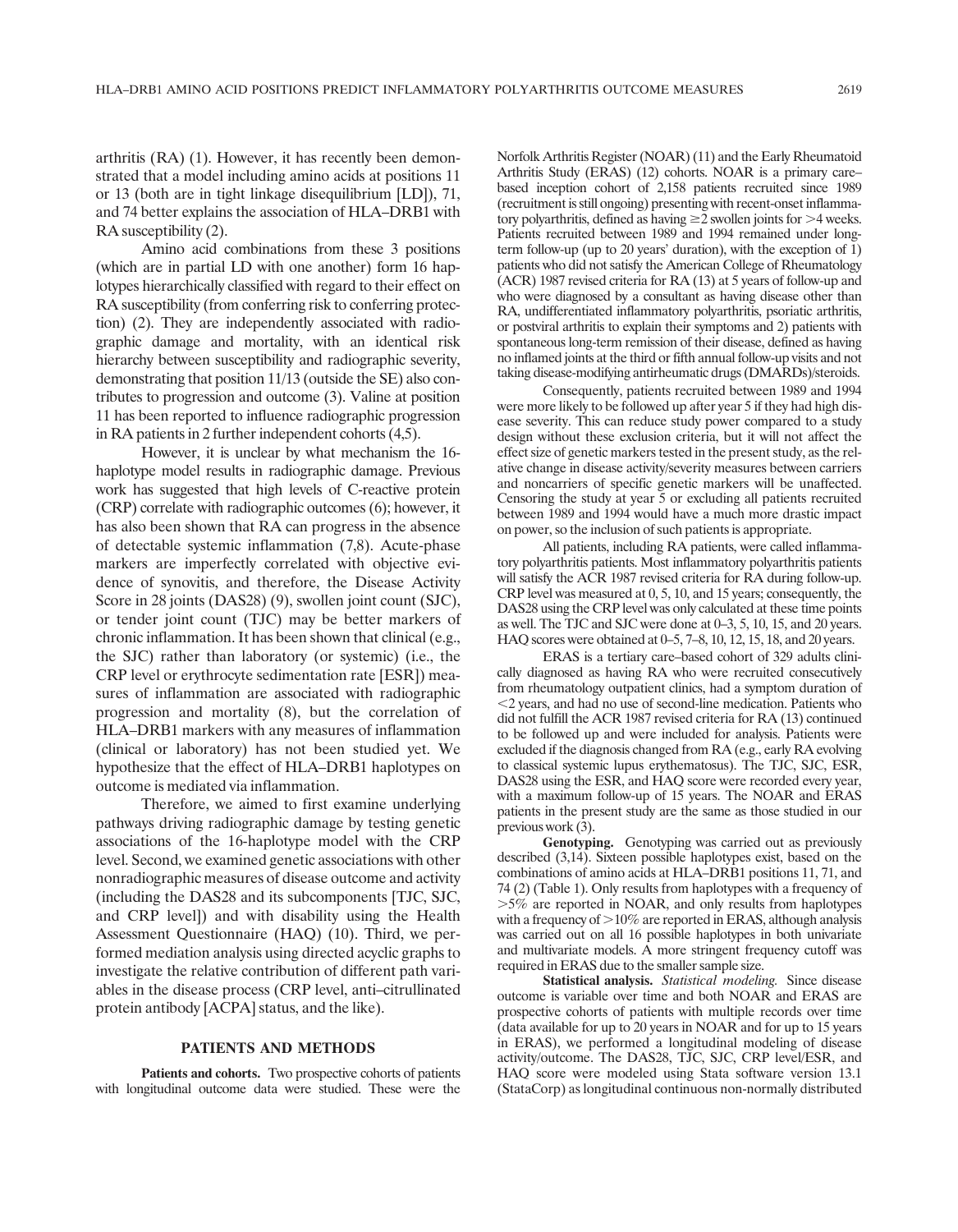| Position 11   | Position 71   | Position 74   | Haplotype<br>name | Classical<br>HLA-DRB1 alleles             |
|---------------|---------------|---------------|-------------------|-------------------------------------------|
| Valine        | Lysine        | Alanine       | $VKA^*$           | $*04:01$                                  |
| Valine        | Arginine      | Alanine       | $VRA^*$           | $*04:08$ , $*04:05$ , $*04:04$ , $*10:01$ |
| Leucine       | Arginine      | Alanine       | $LRA^*$           | $*01:02, *01:01$                          |
| Proline       | Arginine      | Alanine       | <b>PRA</b>        | $*16:01$                                  |
| Valine        | Arginine      | Glutamic acid | <b>VRE</b>        | $*04:03$ , $*04:07$                       |
| Aspartic acid | Arginine      | Glutamic acid | <b>DRE</b>        | $*09:01$                                  |
| Valine        | Glutamic acid | Alanine       | <b>VEA</b>        | $*04:02$                                  |
| Serine        | Lysine        | Alanine       | <b>SKA</b>        | $*13:03$                                  |
| Proline       | Alanine       | Alanine       | $PAA^*$           | $*15:01$ , $*15:02$                       |
| Glycine       | Arginine      | Glycine       | GRO*              | $*07:01$                                  |
| Serine        | Arginine      | Alanine       | $SRA*$            | $*11:01$ , $*11:04$ , $*12:01$            |
| Serine        | Arginine      | Glutamic acid | <b>SRE</b>        | $*14:01$                                  |
| Leucine       | Glutamic acid | Alanine       | <b>LEA</b>        | $*01:03$                                  |
| Serine        | Arginine      | Leucine       | <b>SRL</b>        | $*08:01$ , $*08:04$                       |
| Serine        | Lysine        | Arginine      | $SKR^*$           | $*03:01$                                  |
| Serine        | Glutamic acid | Alanine       | $SEA*$            | $*11:02$ , $*11:03$ , $*13:01$ , $*13:02$ |

Table 1. Derivations of the 16-haplotype classification, from amino acids at positions 11, 71, and 74

\* High-frequency haplotype ( $\geq$ 5% study population frequency). The classification system is derived from Raychaudhuri et al (2).

outcome variables using a generalized linear latent and mixed model (GLLAMM) (15) with discrete random effects and a varying number of latent classes, depending on the distribution of each variable. An additive model of association was created for all analyses by creating a numerical variable (0, 1, or 2) for the number of alleles carried by each patient. An allele is defined either as a specific amino acid at a specific position or as a haplotype. A haplotype is defined as a combination of amino acids coded by DNA positions inherited independently of one another. The statistical effects are reported for one copy of every allele.

Covariates. When performing longitudinal modeling of disease outcome, disease duration and patient age are known factors associated with disease outcome in RA (16,17). We therefore adjusted every model for the effect of age at symptom onset and duration of symptoms at each time point. Orthogonal polynomials of these variables were added to the model in order to take the nonlinear relationship between these covariates and disease outcome into consideration; orthogonal polynomials were used due to strong correlation between the terms of regular polynomials. The statistics Akaike's information criterion and Bayesian information criterion were used to determine model parameters (e.g., the power of polynomials) prior to analysis to ensure best model fit. When subanalysis was carried out to adjust for treatment, we incorporated a time-dependent categorical treatment variable (presence or absence of treatment with a DMARD at every time point studied). The inclusion of further covariates (e.g., ACPA status) is explained below in the section on mediation analysis.

Data censoring. All time points with available data on the following variables studied in NOAR were included: TJC, SJC, and CRP level. Data were censored at 15 years for the DAS28 and at 5 years for the HAQ score. Data censoring was carried out because previous work by our group has shown that radiographic damage at different time points is strongly correlated, but the variance in damage peaks during initial follow-up and decreases from there onward (17). Consequently, longitudinal modeling must be censored at a time point that depends on the outcome being studied. A sensitivity analysis was performed to determine the above censoring cutoffs.

Effect sizes. The effect size of a GLLAMM for the DAS28, TJC, SJC, and HAQ score is a  $\beta$  coefficient, representing the change in the dependent variable for every additional copy of the amino acid or haplotype tested, expressed in the same units. CRP level and ESR required log transformation for analysis due to their distributions, so results are reported as percentage change in CRP level/ESR, following exponentiation of the  $\beta$  coefficient. Effect sizes are reported per copy of every allele, compared to a reference group. Effect sizes would be larger if expressed for homozygote carriers and if the reference group would be a protective genotype. As an example, the average difference in the DAS28 between a VKA homozygote carrier (higher risk haplotype) (Table 1) and an SEA homozygote carrier (lower risk or protective haplotype) (Table 1) is calculated as follows:  $\beta$ VKA homozygote =  $2\beta VKA - 2\beta SEA$ , where  $\beta SEA$  is less than zero.

Multiple testing. The associations of individual amino acids, positions, and haplotypes with all outcome variables were systematically tested in univariate and multivariate analyses. Correction for multiple testing in univariate analyses was carried out using the Benjamini-Hochberg false discovery rate method.

Tests of correlation. Tests of correlation between measures of radiographic damage (assessed by the Larsen score [18]) and nonradiographic measures of disease outcome/activity (the SJC, TJC, DAS28, and HAQ score) were performed with Spearman's rho (non-normally distributed variables). Correlation between effect sizes of regression analyses (genetic markers of RA susceptibility versus nonradiographic measures of disease outcome) was assessed with linear regression (Figure 1).

Mediation analysis. Mediation analysis was performed to evaluate the extent to which genetic effects on disease outcome could be explained by their effects on intermediate parameters (ACPA status, CRP level). ACPA status (seropositive/ seronegative) was determined with the second-generation CCP2 assay and therefore corresponds to anti–cyclic citrullinated peptide antibody status. First, we drew directed acyclic graphs representing our working hypothesis (Figure 2). Second, a GLLAMM was used to fit models that could be considered causal (i.e., all paths from predictors to outcome consisted only of forward arrows) as described above (orthogonal polynomials of age and disease duration as covariates), either with a unique predictor variable (univariate) or several predictor variables (multivariate), to determine their relative roles (independent effects or not).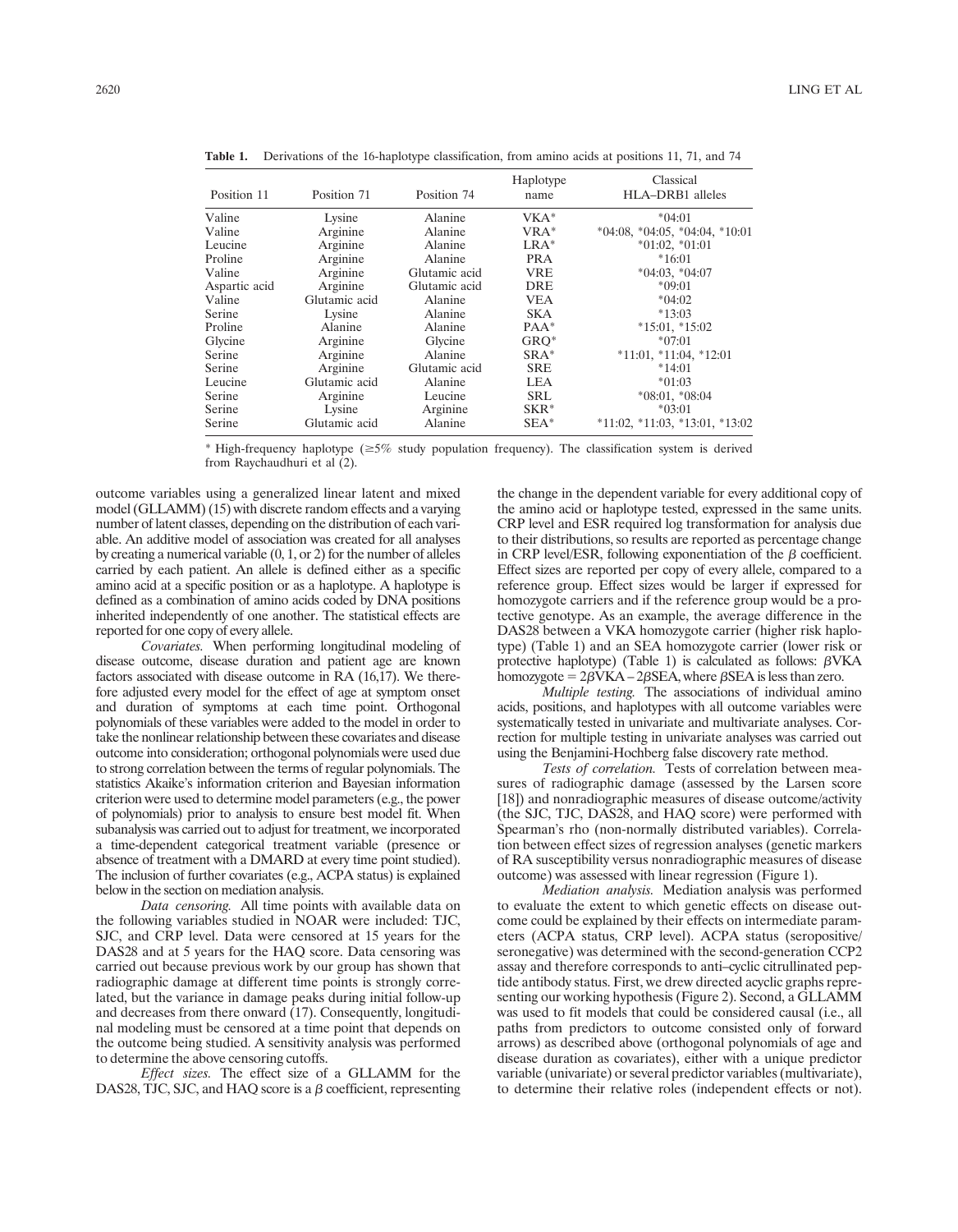

Figure 1. Correlation between genetic markers of susceptibility to rheumatoid arthritis (RA) and nonradiographic measures of outcome. The yaxes show the effect sizes of HLA–DRB1 haplotypes for their association with nonradiographic measures of RA outcome as determined in this study (change in C-reactive protein [CRP] level in A; change in swollen joint count [SJC] in B). The x-axes show the effect sizes of the same haplotypes for their association with RA susceptibility (natural logarithm of odds ratios as reported in ref. 3). Linear regression was applied to test for an association between these effect sizes. Three-letter haplotype names are based on combinations of amino acids at HLA–DRB1 positions 11, 71, and 74. 95% CI =  $95%$  confidence interval.

The  $\beta$  coefficients along with their 95% confidence intervals (95% CIs) and  $P$  values were used to assess the significance and importance of each predictor variable and pathway (arrows in the acyclic graphs).

### **RESULTS**

A total of 2,158 inflammatory polyarthritis patients for whom we had data on genotype and the variables of interest were included from the NOAR cohort, and 329 RA patients were included from the ERAS cohort. Demographic and clinical characteristics of the patients are listed in Table 2. Of the patients studied in the NOAR cohort,

77% satisfied the ACR 1987 revised criteria for RA (13), compared with 96% of patients in the ERAS cohort. There was an important difference in the proportion of ACPApositive patients between the NOAR (33%) and ERAS (90%) cohorts; this was mainly because NOAR is a primary care inception cohort recruiting all patients with inflammatory polyarthritis within a defined geographic area (19,20), including those with very low disease severity. As a tertiary care cohort, ERAS preferentially recruits patients with higher disease severity; the DAS28, CRP level, and HAQ score were higher in the ERAS cohort than in the NOAR cohort (Table 2).



Figure 2. Directed acyclic graphs and results from the mediation analysis. A, Hypothetical pathways that lead genetic factors encoding, for example, valine at position 11 of HLA–DRB1, to modulate disease activity/outcome (in this case, the swollen joint count [SJC]). Numbered arrows indicate plausible directions of the effect, based on observations of biologic phenomena and chronology. Genetic factors are present at birth, before the appearance of anti–citrullinated protein antibodies (ACPAs), which precede disease onset and inflammation. B, Results from the mediation analysis (see text). ACPAs and C-reactive protein (CRP) level are the main mediators of the effect of valine at position 11 on SJC (systemic inflammatory pathway in red). However, part of the effect of valine at position 11 is mediated independently of CRP level (green nonsystemic pathway).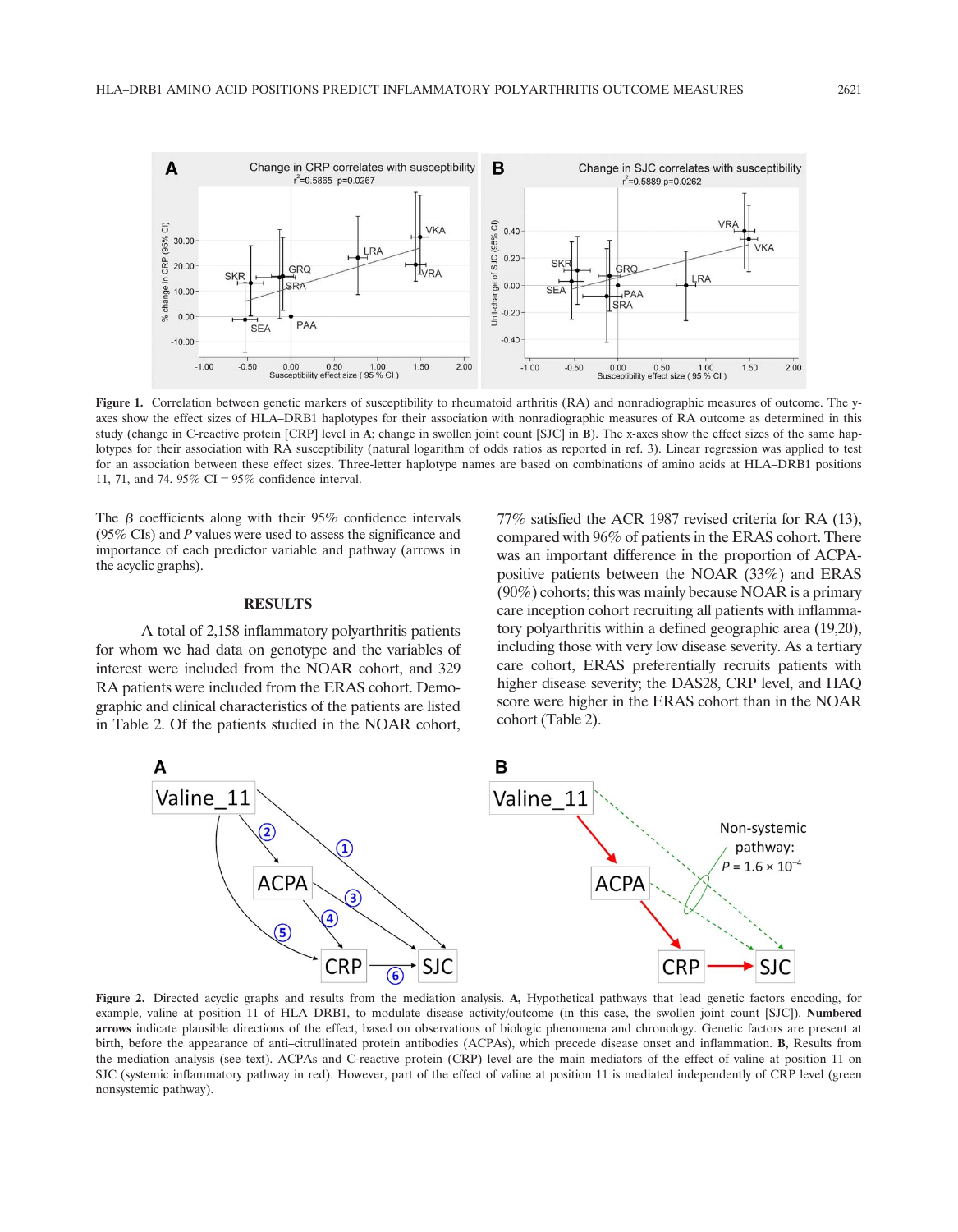| Characteristic                                  | NOAR cohort          | <b>ERAS</b> cohort |
|-------------------------------------------------|----------------------|--------------------|
|                                                 | $(n = 2,158)$        | $(n = 329)$        |
| Recruitment years                               | 1990-2008            | 1986-1999          |
| Year of final follow-up                         | 2011                 | 2005               |
| Satisfied ACR 1987 revised criteria for         | 1,951(77)            | 316 (96)           |
| RA during follow-up, no. $(\%)$                 |                      |                    |
| Women, no. $(\%)$                               | 1,657(65)            | 220 (67)           |
| Age at symptom onset                            | $55(43-67)$          | 54 (44–62)         |
| Duration of symptoms at baseline, months        | $6(3-12)$            | $6(3-11)$          |
| Duration of follow-up, years                    | $3(1-5)$             | $7(3-11)$          |
| Observations per patient                        |                      |                    |
| TJC and SJC                                     | $3(1-5)$             | $7(3-11)$          |
| <b>CRP</b>                                      | $3(1-5)$             |                    |
| <b>ESR</b>                                      |                      | $7(3-11)$          |
| DAS <sub>28</sub>                               | $3(1-5)$             | $7(3-11)$          |
| <b>HAO</b>                                      | $2(1-4)$             | $7(3-11)$          |
| Ever seropositive for ACPAs (NOAR cohort)       | 713 (33)             | 297 (90)           |
| or RF (ERAS cohort), no. $(\%)$                 |                      |                    |
| Patients with at least 1 copy of SE, no. $(\%)$ | 1,556(62)            | 260 (79)           |
| DAS28 at baseline                               | $3.76(2.79-4.78)$    | $5.06(4.19-5.84)$  |
| DAS28 at 5 years                                | $2.71(2.02 - 3.81)$  | $4.21(2.87-5.13)$  |
| CRP at baseline, mg/liter                       | $8(2-19.3)$          |                    |
| CRP at 5 years, mg/liter                        | $6.3(0-14.1)$        |                    |
| ESR at baseline, mm/hour                        |                      | $36(18-59)$        |
| ESR at 5 years, mm/hour                         |                      | $22(10-42)$        |
| HAO score at baseline                           | $0.875(0.25-1.5)$    | $1(0.625-1.6875)$  |
| HAQ score at 5 years                            | $0.875(0.125-1.625)$ | $1(0.25-1.625)$    |

Table 2. Characteristics of the patients in the NOAR and ERAS cohorts<sup>\*</sup>

\* All were successfully genotyped patients for whom we had data on the Disease Activity Score in 28 joints (DAS28) and the Health Assessment Questionnaire (HAQ) score. Except where indicated otherwise, values are the median (interquartile range).  $NOAR = Norfolk$  Arthritis Register;  $ERAS = Early$  Rheumatoid Arthritis Study;  $ACR =$  American College of Rheumatology;  $RA =$  rheumatoid arthritis;  $TJC =$  tender joint count;  $SJC =$  swollen joint count;  $CRP = C$ -reactive protein;  $ESR =$  erythrocyte sedimentation rate;  $ACPAs = anti–citrullinated protein antibodies; RF = rheumatoid factor; SE = shared epitope.$ 

Using the same cohorts, we have recently shown that HLA–DRB1 amino acid positions associated with RA susceptibility are also associated with radiographic damage as measured by the Larsen score (3). Since a certain level of correlation is expected between radiographic and nonradiographic measures of disease outcome, we first produced scatterplots of the Larsen score and nonradiographic measures of outcome in the NOAR cohort (see Supplementary Figure 1, available on the Arthritis & Rheumatology web site at [http://onlinelibrary.wiley.com/doi/10.1002/art.](http://onlinelibrary.wiley.com/doi/10.1002/art.39780/abstract) [39780/abstract\)](http://onlinelibrary.wiley.com/doi/10.1002/art.39780/abstract). The graphic pattern shows a poor correlation, which was confirmed by a low Spearman's rho (for TJC with Larsen score,  $\rho = 0.06$ ; for SJC with Larsen score,  $\rho = 0.30$ ; for HAQ score with Larsen score,  $\rho = 0.30$ ; for DAS28 with Larsen score,  $\rho = 0.29$ ). Therefore, we concluded that the Larsen score is not interchangeable with nonradiographic measures of outcome; genetic factors associated with the Larsen score will not automatically be shared with nonradiographic measures.

We then tested the association of HLA–DRB1 amino acid positions conferring susceptibility with nonradiographic measures of outcome in the NOAR cohort. Results are presented for patients with inflammatory

polyarthritis in paragraphs and tables cited below. In univariate analysis, effect sizes are compared to all other amino acids at that position. In multivariate analysis, effect sizes are compared to the reference group (haplotype PAA).

CRP levels. Among all amino acids tested in univariate analysis, valine at position 11 showed the strongest association, with an increase of 16.27% in the CRP level per copy ( $P = 2.21 \times 10^{-6}$ ) (Table 3). Amino acids at position 11 were all incorporated in the same multivariate model; position 11 overall was associated with CRP level ( $P = 1.26$ )  $\times$  10<sup>-6</sup>) (see Supplementary Table 1, available on the Arthritis & Rheumatology web site at [http://onlinelibrary.](http://onlinelibrary.wiley.com/doi/10.1002/art.39780/abstract) [wiley.com/doi/10.1002/art.39780/abstract\)](http://onlinelibrary.wiley.com/doi/10.1002/art.39780/abstract). Additionally, univariate analysis showed that several amino acids at position 71 were significantly associated with CRP levels.

Univariate analysis showed that the valine-containing haplotypes VKA and VRA were associated with  $16.00\%$   $(P = 4 \times 10^{-4})$  and 15.30%  $(P = 0.008)$  increases, respectively, in CRP level per copy (see Supplementary Table 2, [http://onlinelibrary.wiley.com/doi/10.1002/art.39780/](http://onlinelibrary.wiley.com/doi/10.1002/art.39780/abstract) [abstract](http://onlinelibrary.wiley.com/doi/10.1002/art.39780/abstract)). The serine-containing haplotype SEA was associated with a decrease of 17.81% ( $P = 0.001$ ) in CRP levels.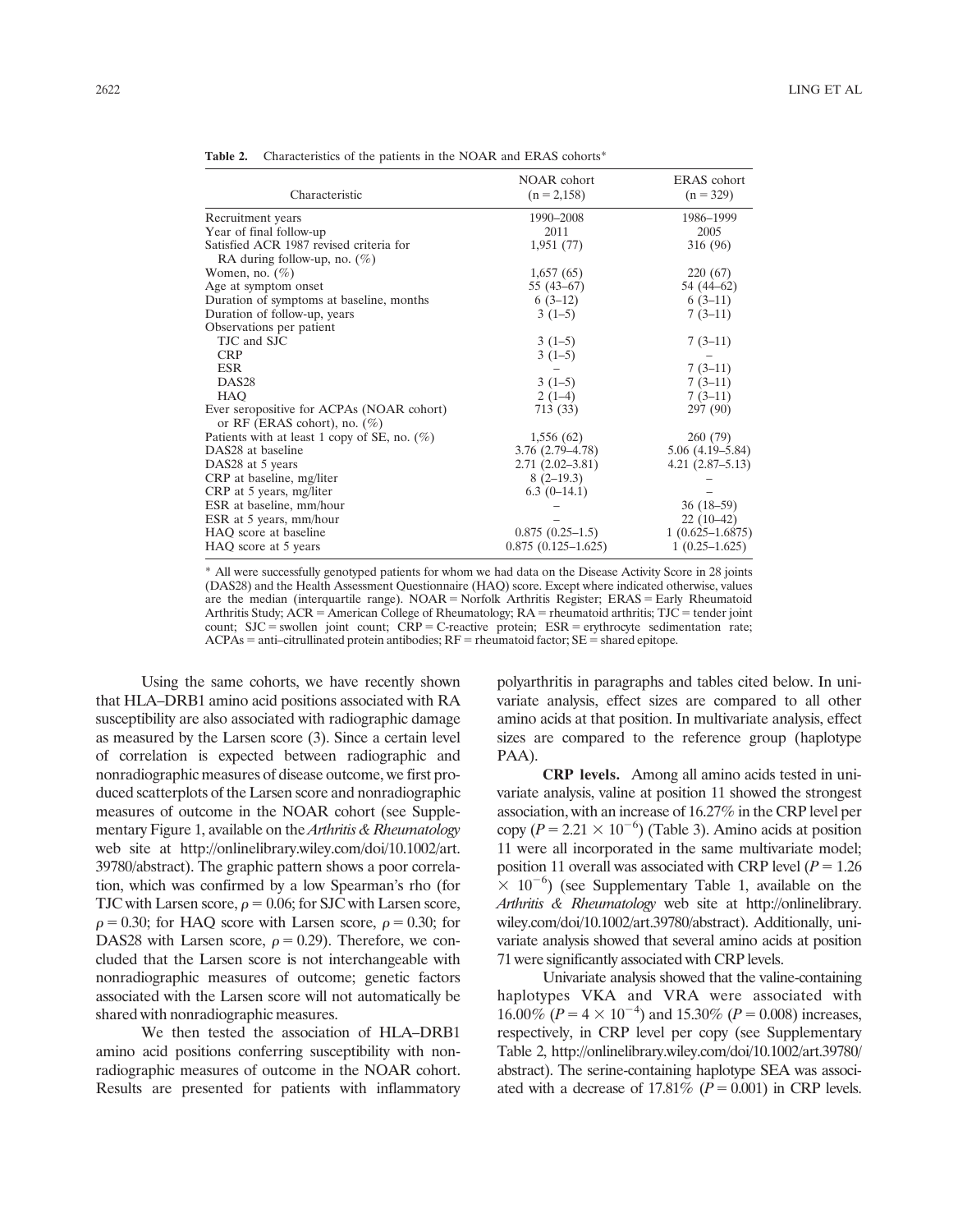|                            | ГIС                                             |       | <b>SIC</b>                          |                         | <b>CRP</b> level                                                                                                                                                                                                                                                                                                                                                                                                                                                                                        |                             | DAS <sub>28</sub>                   |        | HAQ score                         |                    |
|----------------------------|-------------------------------------------------|-------|-------------------------------------|-------------------------|---------------------------------------------------------------------------------------------------------------------------------------------------------------------------------------------------------------------------------------------------------------------------------------------------------------------------------------------------------------------------------------------------------------------------------------------------------------------------------------------------------|-----------------------------|-------------------------------------|--------|-----------------------------------|--------------------|
| and position<br>Amino acid | <b>B</b> coefficient<br>(95% CI)†               | L     | <b>B</b> coefficient<br>$(95%$ CI)† | P                       | Percent change<br>(95% CI)                                                                                                                                                                                                                                                                                                                                                                                                                                                                              | P                           | <b>B</b> coefficient<br>$(95%$ CI)† | P      | <b>B</b> coefficient<br>(95% CI)† | P                  |
| Valine 11                  | $-0.03$ $(-0.20, 0.15)$                         |       | 0.30(0.17, 0.43)                    | $7.51 \times 10^{-6}$ # | 16.27 (9.23, 23.8)                                                                                                                                                                                                                                                                                                                                                                                                                                                                                      | $2.21 \times 10^{-6}$ ‡     | 0.10(0.04, 0.16)                    | 0.0024 | 0.02(0.00, 0.04)                  | 0.044              |
| Leucine 11                 | $-0.16(-0.38, 0.06)$                            |       | $-0.18 (-0.34, -0.01)$              | 0.042                   | $6.08 (-2.64, 15.58)$                                                                                                                                                                                                                                                                                                                                                                                                                                                                                   | 0.177                       | $-0.02(-0.11, 0.06)$                | 1.607  | $0.02(-0.01, 0.04)$               | 0.212              |
| Aspartic acid 11           |                                                 | 0.817 | $0.31 (-0.12, 0.74)$                | 0.163                   | $2.66(-17.55, 27.81)$                                                                                                                                                                                                                                                                                                                                                                                                                                                                                   | 0.815                       | $-0.00(-0.23, 0.23)$                | 1.987  | $-0.08(-0.19, 0.03)$              | 0.161              |
| Proline 11                 | $0.07 (-0.52, 0.66)$<br>0.13 $(-0.11, 0.37)$    |       | $-0.10(-0.29, 0.08)$                | 0.276                   | $-13.36(-20.93, -5.07)$                                                                                                                                                                                                                                                                                                                                                                                                                                                                                 | $0.002$ ‡                   | $-0.04 (-0.13, 0.06)$               | 1.448  | $(0.03(-0.07, 0.00))$             | 0.044              |
| Glycine 11                 | $-0.07(-0.33, 0.18)$                            |       | $-0.08(-0.26, 0.10)$                | 0.409                   | $0.66$ $(-7.90, 10.02)$                                                                                                                                                                                                                                                                                                                                                                                                                                                                                 | 0.884                       | $-0.02(-0.11, 0.08)$                | 047.   | $0.02(-0.01, 0.05)$               | 0.248              |
| Serine 11                  | $0.07(-0.09, 0.23)$                             |       | $-0.11(-0.23, 0.01)$                | 0.075                   | $-10.17(-15.31, -4.72)$                                                                                                                                                                                                                                                                                                                                                                                                                                                                                 | $4\times10^{-4}$ $\ddagger$ | $-0.06(-0.12, 0.00)$                | 0.052  | $-0.02(-0.04, 0.00)$              | 0.033              |
| Lysine 71                  | $0.02(-0.17, 0.22)$                             | 0.829 | 0.18(0.04, 0.31)                    | 0.011                   | 7.07 (0.26, 14.35)                                                                                                                                                                                                                                                                                                                                                                                                                                                                                      | 0.042                       | $0.05 (-0.02, 0.12)$                | 1.138  | $0.01 (-0.01, 0.03)$              | 0.218              |
| Arginine 71                | $-0.10(-0.28, 0.07)$                            | 0.252 | $-0.05$ ( $-0.17, 0.07$ )           | 0.431                   | 7.43 (1.23, 14.01)                                                                                                                                                                                                                                                                                                                                                                                                                                                                                      | $0.018$ #                   | $0.00(-0.06, 0.06)$                 | 0.944  | 0.02(0.00.01)                     | 0.018              |
| Alanine 71                 | $0.15(-0.11, 0.41)$                             | 0.247 | $5(-0.35, 0.05)$                    | 0.147                   | $-15.90(-23.64, -7.38)$                                                                                                                                                                                                                                                                                                                                                                                                                                                                                 | $\times$ 10 $^{-4}$         | $-0.05$ ( $-0.15, 0.05$ )           | 1.297  | $-0.06(-0.09,-0.02)$              | $0.002\ddagger$    |
| Glutamic                   | $0.04 (-0.24, 0.32)$                            | 0.783 | $0(-0.30, 0.11)$                    | 0.355                   | $-16.73$ ( $-24.87$ , $-7.71$ )                                                                                                                                                                                                                                                                                                                                                                                                                                                                         | $\times 10^{-4}$            | $-0.07(-0.18, 0.04)$                | 1.194  | $-0.06(-0.09,-0.03)$              | $4 \times 10^{-4}$ |
| acid 7                     |                                                 |       |                                     |                         |                                                                                                                                                                                                                                                                                                                                                                                                                                                                                                         |                             |                                     |        |                                   |                    |
| Alanine 74                 | $0.01 (-0.16, 0.17)$                            | 0.943 | $0.06(-0.07, 0.18)$                 | 0.401                   | $0.98 (-4.94, 7.28)$                                                                                                                                                                                                                                                                                                                                                                                                                                                                                    | .751                        | $0.04 (-0.03, 0.10)$                | 0.260  | $-0.01(-0.03, 0.01)$              | 0.308              |
| Glutamic acid 74           | $0.12(-0.22, 0.46)$                             | 0.490 | $0.08(-0.18, 0.33)$                 | 0.559                   | $-1.14(-12.29, 11.44)$                                                                                                                                                                                                                                                                                                                                                                                                                                                                                  | 0.851                       | $-0.05$ ( $-0.18, 0.08$ )           | 1434   | $-0.01(-0.06, 0.04)$              | 0.754              |
| Arginine 74                | $0.03(-0.21, 0.27)$                             | 0.827 | $-0.03(-0.20, 0.15)$                | 0.763                   | $-3.20(-11.08, 5.38)$                                                                                                                                                                                                                                                                                                                                                                                                                                                                                   | 0.453                       | $0.00 (-0.09, 0.09)$                | 1.913  | $0.00 (-0.02, 0.03)$              | 0.898              |
| Glutamine 74               | $-0.07(-0.33, 0.19)$                            | 0.590 | $-0.06(-0.24, 0.12)$                | 0.497                   | $0.92 (-7.70, 10.34)$                                                                                                                                                                                                                                                                                                                                                                                                                                                                                   | 0.841                       | $-0.01(-0.11, 0.09)$                | 0.850  | $0.02(-0.01, 0.05)$               | 0.202              |
| Leucine 74                 | $-0.16(-0.66, 0.33)$                            | 0.515 | $-0.26(-0.65, 0.13)$                | 0.188                   | $6.35(-13.03, 30.06)$                                                                                                                                                                                                                                                                                                                                                                                                                                                                                   | 0.548                       | $-0.16(-0.37, 0.04)$                | 0.115  | $0.01 (-0.05, 0.08)$              | 0.676              |
|                            | * An additive model of association was assumed. |       |                                     |                         | pared to all other amino acids in that position. Multivariate analysis of individual amino acid positions 11, 71, and 74 can be found in Supplementary Table 1 (available on the<br>Arthritis & Rheumatology web site at http://onlinelibrary.wiley.com/doi/10.1002/art.39780/abstract). TJC=tender joint count; 95% CI =95% confidence interval; SJC=swollen<br>Statistical effects are reported for 1 copy of every allele. In univariate analysis of amino acids, each individual amino acid is com- |                             |                                     |        |                                   |                    |
|                            |                                                 |       |                                     |                         | joint count; CRP = C-reactive protein; DAS28 = Disease Activity Score in 28 joints; HAQ = Health Assessment Ouestionnaire.                                                                                                                                                                                                                                                                                                                                                                              |                             |                                     |        |                                   |                    |

Table 3. Univariate analysis of amino acids and inflammatory polyarthritis nonradiographic disease outcome measures in the Norfolk Arthritis Register cohort\*

Table 3. Univariate analysis of amino acids and inflammatory polyarthritis nonradiographic disease outcome measures in the Norfolk Arthritis Register cohort\*

joint count; CRP C-reactive protein; DAS28 Disease Activity Score in 28 joints; HAQ † The bcoefficient represents an equivalent change in units of the variable of interest.

‡ Significant following Benjamini-Hochberg correction for multiple testing.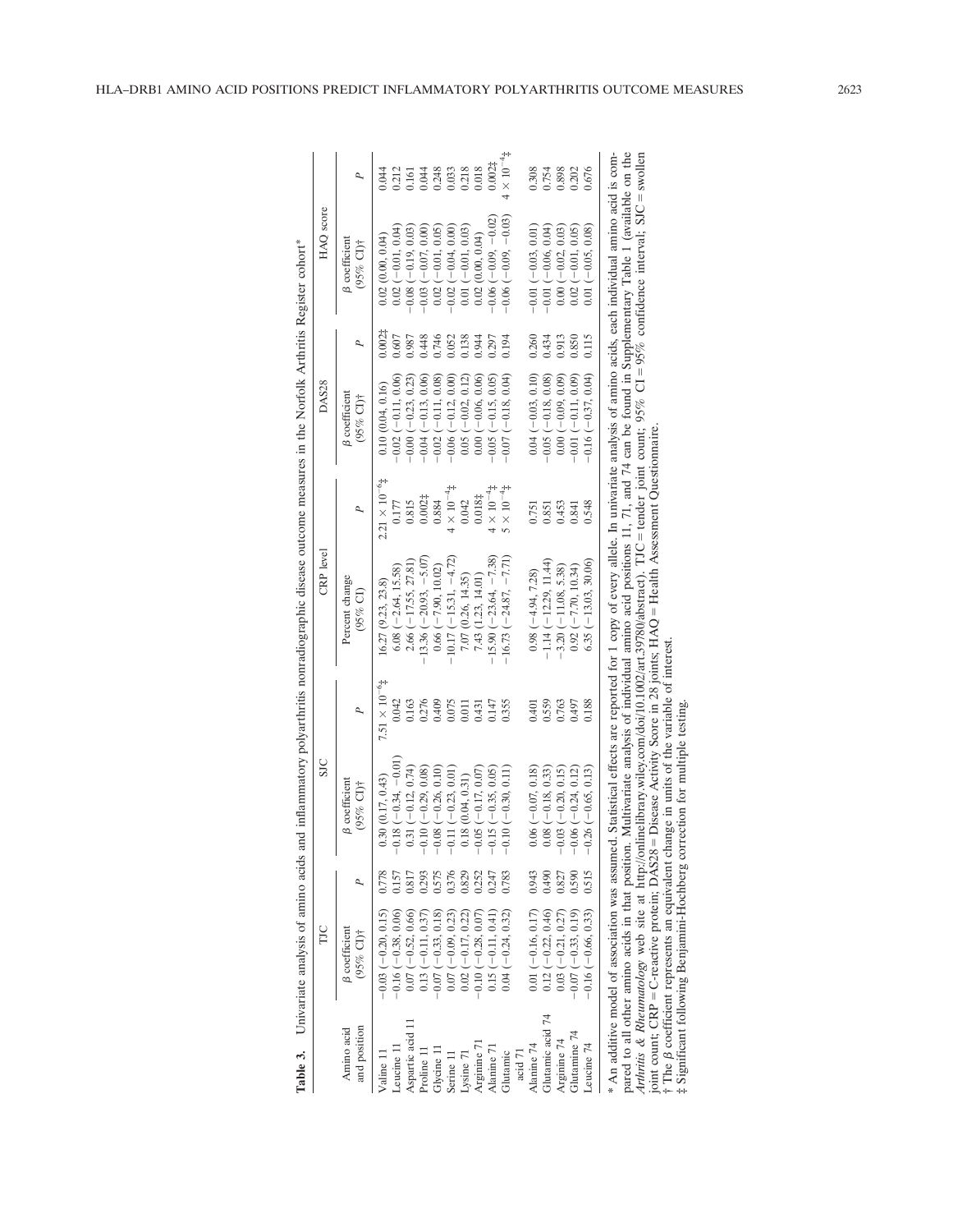|                                | ПC                                              |        | $S_{\rm LC}$                                    |        | <b>CRP</b> level                                                                                                                                                                                                                                                                                                                                                                                                                                                                                                                                                                                                                                                                      |                       | DAS <sub>28</sub>                   |        | HAQ score                         |        |
|--------------------------------|-------------------------------------------------|--------|-------------------------------------------------|--------|---------------------------------------------------------------------------------------------------------------------------------------------------------------------------------------------------------------------------------------------------------------------------------------------------------------------------------------------------------------------------------------------------------------------------------------------------------------------------------------------------------------------------------------------------------------------------------------------------------------------------------------------------------------------------------------|-----------------------|-------------------------------------|--------|-----------------------------------|--------|
|                                | <b>B</b> coefficient<br>$(95%$ CI) <sup>†</sup> |        | <b>B</b> coefficient<br>$(95%$ CI) <sup>†</sup> |        | Percent change<br>$(95%$ CI)                                                                                                                                                                                                                                                                                                                                                                                                                                                                                                                                                                                                                                                          |                       | <b>B</b> coefficient<br>$(95%$ CI)† |        | <b>B</b> coefficient<br>(95% CI)† | P,     |
| -aplotype name<br>verall model |                                                 | 0.5189 |                                                 | 0.0017 |                                                                                                                                                                                                                                                                                                                                                                                                                                                                                                                                                                                                                                                                                       | $2.2 \times 10^{-6}$  |                                     | 0.0207 |                                   | 0.0002 |
| VKA                            | $-0.17(-0.50, 0.16)$                            | 0.325  | 0.34(0.10, 0.59)                                | 0.006  | 31.46 (16.76, 48.01)                                                                                                                                                                                                                                                                                                                                                                                                                                                                                                                                                                                                                                                                  | $6.19 \times 10^{-6}$ | $0.11 (-0.01, 0.23)$                | 0.064  | 0.07(0.03, 0.11)                  | 0.002  |
|                                | $-0.06$ ( $-0.43, 0.32$ )                       | 0.756  | 0.40(0.12, 0.68)                                | 000.1  | 30.44 (14.00, 49.25)                                                                                                                                                                                                                                                                                                                                                                                                                                                                                                                                                                                                                                                                  | $1.1\times10^{-4}$    | 0.20(0.06, 0.34)                    | 1.005  | (0.03, 0.12)<br>0.08(             | 0.003  |
| VRA<br>LRA<br>PAA              | $-0.32(-0.65, 0.01)$                            | 0.058  | $0.00(-0.26, 0.25)$                             | 1.977  | 23.21 (8.66, 39.70)                                                                                                                                                                                                                                                                                                                                                                                                                                                                                                                                                                                                                                                                   | 0.001                 | $0.03$ ( $-0.10, 0.15$ )            | 0.668  | (0.01, 0.09)<br>0.05(             | 0.012  |
|                                | Referent                                        |        | Referent                                        |        | Referent                                                                                                                                                                                                                                                                                                                                                                                                                                                                                                                                                                                                                                                                              | I                     | Referent                            | I      | Referent                          | I      |
| GRQ                            | $-0.27(-0.61, 0.08)$                            | 0.126  | $0.07 (-0.19, 0.33)$                            | 1.607  | [5.97(2.42, 31.32)]                                                                                                                                                                                                                                                                                                                                                                                                                                                                                                                                                                                                                                                                   | 0.019                 | $0.02 (-0.11, 0.15)$                | 0.760  | 0.08(0.03, 0.13)                  | 0.001  |
| <b>SRA</b>                     | $0.03(-0.38, 0.44)$                             | 0.895  | $-0.08(-0.42, 0.27)$                            | 1.672  | $15.49(-0.78, 34.43)$                                                                                                                                                                                                                                                                                                                                                                                                                                                                                                                                                                                                                                                                 | 0.063                 | $-0.02$ ( $-0.18$ , 0.14)           | 0.829  | $0.05 (-0.01, 0.11)$              | 0.08   |
| <b>SKR</b>                     | $-0.14 (-0.48, 0.20)$                           | 0.412  | $0.11(-0.14, 0.36)$                             | 1.387  | 13.28 (0.22, 28.05)                                                                                                                                                                                                                                                                                                                                                                                                                                                                                                                                                                                                                                                                   | 0.046                 | $0.05$ (-0.08, 0.18)                | 1.471  | 0.06(0.02, 0.11)                  | 1.008  |
| SEA                            | $(0.10 (-0.48, 0.28))$                          | 0.617  | $0.03(-0.25, 0.32)$                             | 0.822  | $-1.30(-14.18, 13.50)$                                                                                                                                                                                                                                                                                                                                                                                                                                                                                                                                                                                                                                                                | 0.854                 | $-0.02$ ( $-0.16$ , 0.13)           | 0.808  | $0.00(-0.04, 0.05)$               | 0.896  |
|                                | Haplotypes with a study population frequency    |        |                                                 |        | otypes) was created. Statistical effects are reported for 1 copy of every allele. In multivariate analysis of haplotypes, each haplotype is adjusted in the multivariate model, using<br>of $\leq 5\%$ are excluded. Therefore, only the 8 most common haplotypes are presented. An additive model of alleles (i.e., hap-<br>he haplotype PAA as the referent. Univariate analysis of the associations between the 16-haplotype model and inflammatory polyarthritis disease outcome measures is shown in<br>Supplementary Table 2 (available on the Arthritis & Rheumatology web site at http://onlinelibrary.wiley.com/doi/10.1002/art.39780/abstract). TJC=tender joint count; 95% |                       |                                     |        |                                   |        |

Table 4. Multivariate analysis of 16-haplotype classification and inflammatory polyarthritis nonradiographic disease outcome measures in the Norfolk Arthritis Register cohort\* Table 4. Multivariate analysis of 16-haplotype classification and inflammatory polyarthritis nonradiographic disease outcome measures in the Norfolk Arthritis Register cohort\*

\* Haplotypes with a study population frequency of  $\langle 5\% \rangle$  are excluded. Therefore, only the 8 most common haplotypes are presented. An additive model of alleles (i.e.,<br>the plotypes) was created statistical effects are CI = 95% confidence interval; SJC = swollen joint count; CRP = C-reactive protein; DAS28 = Disease Activity Score in 28 joints; HAQ = Health Assessment Questionnaire. † The b coefficient represents an equivalent change in units of the variable of interest.

‡ See Table 1 for derivation of haplotype names.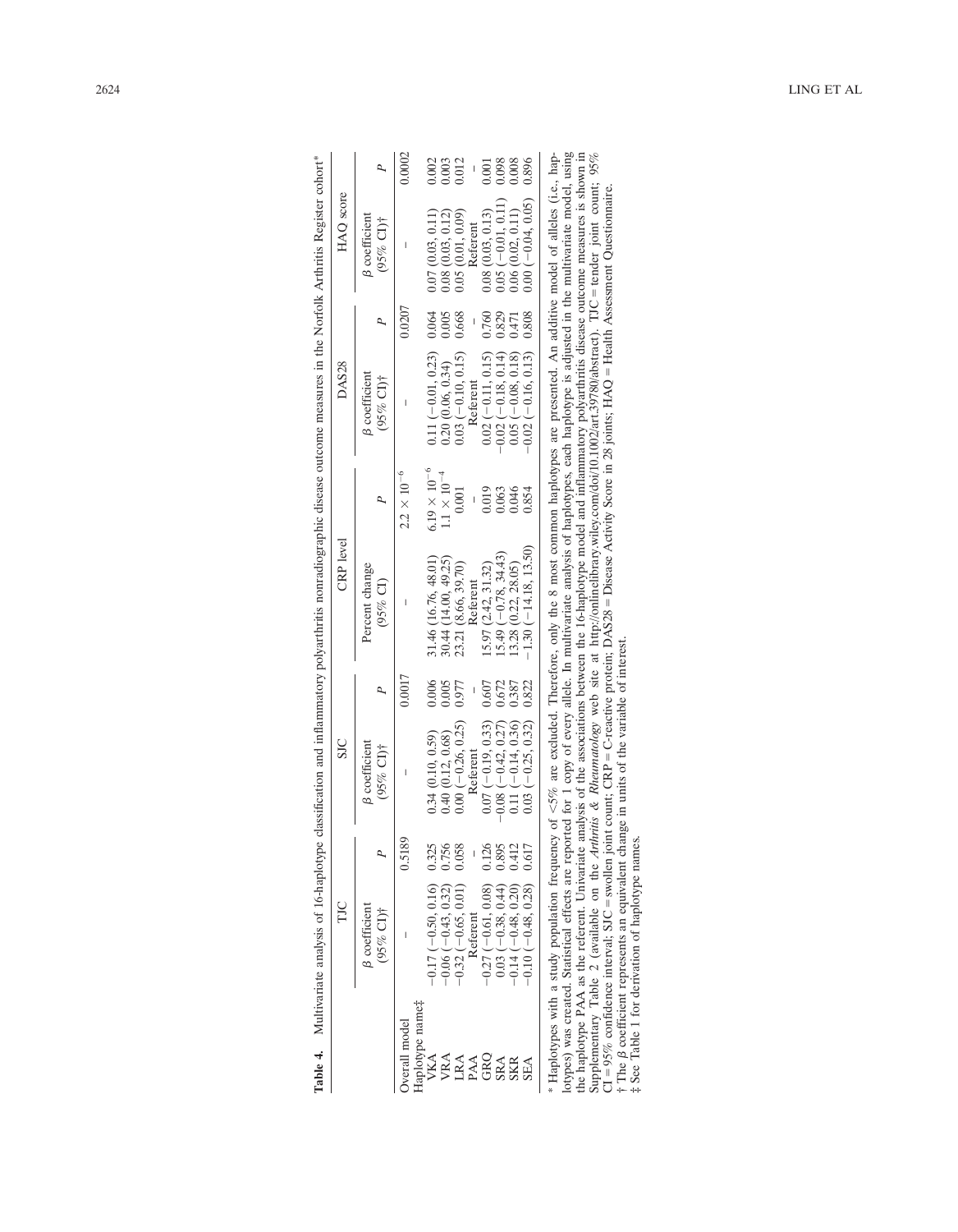When all haplotypes were incorporated in a multivariate model, VKA and VRA retained their associations. The 16 haplotype model was significantly associated with CRP levels  $(P = 2.2 \times 10^{-6})$  (Table 4). When effect sizes for association with CRP level were plotted against effect sizes for susceptibility, a significant correlation was observed  $(r^2 = 0.587,$  $P = 0.027$ ) (Figure 1A), indicating that haplotypes that predict disease susceptibility also predict the level of systemic inflammation.

SJC. Valine at position 11 was associated with an increase of 0.30 swollen joints per copy ( $P = 7.51 \times$  $10^{-6}$ ) (Table 3). Position 11 was significantly associated with the SJC ( $P = 0.002$ ). The valine-containing haplotypes VKA and VRA were associated with increases of 0.29  $(P = 0.001)$  and 0.35 ( $P = 0.002$ ) swollen joints per copy, respectively (see Supplementary Table 2, [http://onlinelibrary.](http://onlinelibrary.wiley.com/doi/10.1002/art.39780/abstract) [wiley.com/doi/10.1002/art.39780/abstract\)](http://onlinelibrary.wiley.com/doi/10.1002/art.39780/abstract). The multivariate model of all haplotypes was significantly associated with the SJC  $(P= 0.0017)$ , and the associations of VKA/VRA retained significance (Table 4). Effect sizes in Results tables are reported per copy of every allele, compared to a reference group. Effect sizes are larger if expressed for homozygote carriers (e.g., the effect sizes for a VKA and VRA homozygote compared to the reference PAA homozygote are 0.68 and 0.80 joints, respectively). The 16-haplotype model demonstrated significant correlation between susceptibility and SJC ( $r^2 = 0.589, P = 0.026$ ) (Figure 1B).

TJC. There were no associations between individual amino acids/haplotypes and the TJC.

DAS28. Valine at position 11 was associated with an increase of 0.10 DAS28 units per copy  $(P = 0.002)$ (Table 3). The multivariate model of 16 haplotypes was significantly associated with the DAS28 ( $P = 0.0207$ ), with the valine-containing haplotype VRA being associated with an increase of 0.20 DAS28 units per copy ( $P = 0.005$ ) (Table 4). Effect sizes are larger if expressed for homozygote carriers and if the reference group is a homozygote protective haplotype; the average difference in the DAS28 between a VRA homozygote carrier and an SEA homozygote carrier is 0.44 DAS28 units.

HAQ score. Multivariate analysis of all 16 haplotypes showed increases of 0.07 and 0.08 HAQ score units per copy in the haplotypes VKA and VRA, respectively, with the model overall being associated with HAQ scores  $(P = 0.0002)$  (Table 4).

Findings of subanalysis in RA patients and adjustment for treatment. We conducted a subanalysis in patients satisfying the ACR 1987 revised criteria for RA (13) (see Supplementary Table 3, [http://onlinelibrary.wiley.com/doi/10.](http://onlinelibrary.wiley.com/doi/10.1002/art.39780/abstract) [1002/art.39780/abstract\)](http://onlinelibrary.wiley.com/doi/10.1002/art.39780/abstract). Results for CRP level were similar in NOAR patients with RA (Supplementary Table 3). For example, the VKA haplotype was associated with a 33.12%

increase in CRP level per copy ( $P = 2.44 \times 10^{-5}$ ) in multivariate analysis. The associations reported above for the 16 haplotype model in patients with inflammatory polyarthritis remained significant after adjustment for treatment (data not shown).

Validation with the ERAS cohort. Results for SJC and the marker of inflammation used to calculate the DAS28, in this case the ESR, were replicated within the ERAS cohort (see Supplementary Table 4, [http://](http://onlinelibrary.wiley.com/doi/10.1002/art.39780/abstract) [onlinelibrary.wiley.com/doi/10.1002/art.39780/abstract\)](http://onlinelibrary.wiley.com/doi/10.1002/art.39780/abstract). Valine at position 11 was significantly associated with an increase of 0.82 swollen joints per copy ( $P = 4.55 \times 10^{-6}$ ), and the haplotype VKA was significantly associated with a 10.94% increase in the ESR ( $P = 5 \times 10^{-5}$ ).

Findings of mediation analysis. Figure 2A shows a directed acyclic graph summarizing plausible biologic paths from genetic markers within HLA–DRB1 (valine at position 11  $[Val<sup>11</sup>]$ ) to disease activity/outcome (measured, for example, by the SJC). First, we tested the association of  $Val<sup>11</sup>$  and CRP level with SJC in a bivariate analysis; this investigates the effect of  $Val<sup>11</sup>$  when not mediated through CRP level (indicated by arrows 1–3 in Figure 2A) and the effect of other factors (i.e., other genetic or environmental factors) that are mediated by CRP level (indicated by arrow 6 in Figure 2A; not including effects indicated by arrow 5). We found that both Val<sup>11</sup> ( $\beta$  coefficient of 0.39 [95% CI 0.19, 0.59],  $P = 1.6$  $\times$  10<sup>-4</sup>) and CRP level ( $\beta$  coefficient of 0.03 [95% CI 0.02, 0.03],  $P = 2.8 \times 10^{-22}$ ) were independently associated with  $SJC$ . Therefore,  $Val<sup>11</sup>$  is also mediating its effect independently of the CRP level through a nonsystemic pathway (green pathway in Figure 2B).

In order to investigate whether the nonsystemic effect of  $Val<sup>11</sup>$  on SJC is direct (arrow 1 in Figure 2A) or indirect through ACPA status (arrows 2 and 3 in Figure 2A), we added ACPA status into the model (trivariate analysis, including  $Val<sup>11</sup>$ , CRP level, and ACPA status). We obtained an association for  $Val<sup>11</sup>$  with SJC that was almost significant ( $\beta$  coefficient of 0.25 [95% CI -0.00, 0.50],  $P = 0.051$ ), but there was no significant association of ACPA status with SJC ( $\beta$  coefficient of 0.22 [95% CI -0.15, 0.59],  $P = 0.24$ ), indicating that it is not possible to determine whether the nonsystemic effect of  $Val<sup>11</sup>$  is direct or mediated by ACPA status (green arrows in Figure 2B). However, in view of the 95% CIs and P values reported herein, a direct effect of  $Val<sup>11</sup>$  on SJC is likely to explain the significant association of  $Val<sup>11</sup>$  with SJC observed in the bivariate analysis. Next, we investigated the association of  $Val<sup>11</sup>$  with CRP level using a bivariate analysis: 2 independent variables (ACPA status and Val<sup>11</sup>) for 1 outcome variable (ln[CRP level + 1]). This compares 2 pathways, indicated by arrow 5 versus arrows 2 and 4 in Figure 2A. We did not detect any direct effect of Val<sup>11</sup> on CRP level ( $\beta$  coefficient of 0.04 [95% CI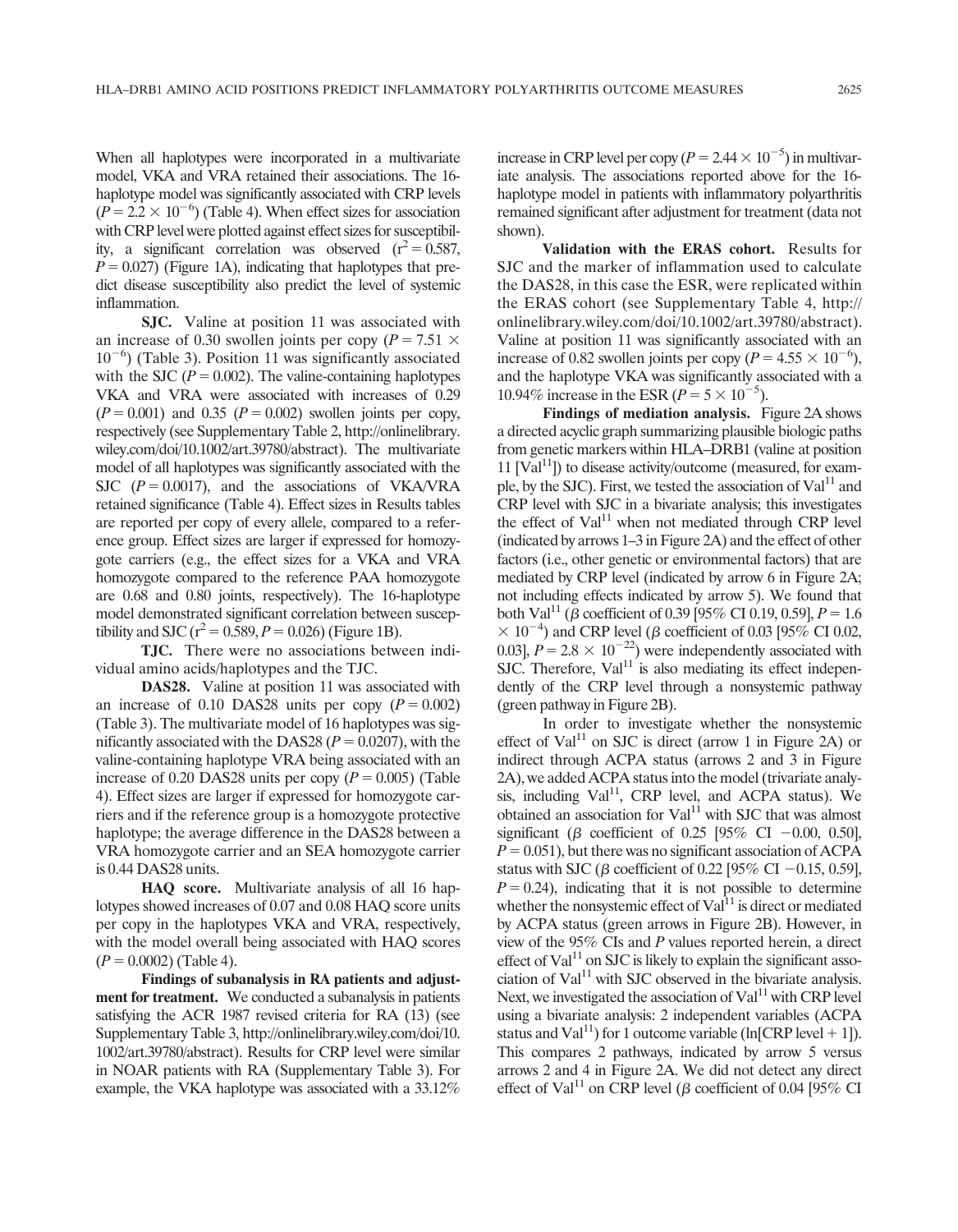$-0.04$ , 0.11],  $P = 0.32$ ), but there was a significant effect of ACPA status on CRP level ( $\beta$  coefficient of 0.72 [95% CI 0.61, 0.82],  $P = 3.6 \times 10^{-38}$ , indicating that most of the effect of  $Val<sup>11</sup>$  on CRP level is mediated by ACPA status (systemic inflammatory pathway).

The effect of removing nonsignificant pathways from Figure 2A is shown in Figure 2B. The effect of  $Val<sup>11</sup>$  on disease activity/outcome is mainly mediated by ACPA status, the effect of which is mainly mediated by systemic inflammation (pathway indicated by red arrows in Figure 2B), but the effect of  $Val<sup>11</sup>$  on disease activity/outcome is also mediated through a nonsystemic pathway (green pathway in Figure 2B), most likely independently of ACPA status.

Finally, we decided to test whether the effect of  $Val<sup>11</sup>$  could be detected independently in ACPA-positive patients and in ACPA-negative patients. This stratification analysis is equivalent to an adjustment for ACPA status. As we have shown above in the mediation analysis, ACPA status is a path variable from  $Val<sup>11</sup>$  to SJC. It is well known that adjusting for a known path variable will remove the association, unless  $Val<sup>11</sup>$  also develops its effect on SJC independently of ACPA status. As we have shown in the mediation analysis, this is a plausible hypothesis, but our study lacked sufficient power to provide a clear answer. The results of the analysis after stratification by ACPA status are presented in Supplementary Table 5 [\(http://onlinelibrary.wiley.com/](http://onlinelibrary.wiley.com/doi/10.1002/art.39780/abstract) [doi/10.1002/art.39780/abstract\)](http://onlinelibrary.wiley.com/doi/10.1002/art.39780/abstract). Although the association of genetic factors reached nominal significance in a few instances (for the association of  $Val<sup>11</sup>$  with SJC in ACPAnegative patients,  $\beta$  coefficient of 0.18 [95% CI 0.01, 0.35],  $P = 0.038$ ), most associations did not remain significant after stratification by ACPA status. This pattern of association (highly significant  $P$  value before stratification, lack of significance after stratification) confirms that ACPA status is an important path variable in the etiology of clinical inflammation, but this analysis is inconclusive with regard to a minor independent effect of genetic factors on SJC (due to an underpowered study design).

### DISCUSSION

In this study, we performed a detailed examination of associations of HLA–DRB1 positions 11/13, 71, and 74 with inflammatory polyarthritis and RA disease activity and outcome measures (HAQ score and DAS28 and its subcomponents). We demonstrate that amino acids at position 11/13, outside of the classical SE, show the strongest association with clinical and laboratory measures of inflammation. Valine at position 11 shows the greatest effect, while serine at the same position is protective; amino acids at position 71 also contribute. Indeed, analysis showed that haplotypes predicting disease susceptibility

also predict levels of systemic inflammation and clinical inflammation (Figures 1A and B), and the same risk hierarchy of effect sizes is observed for susceptibility and for measures of inflammation.

The effect of valine at position 11 on SJC (clinical inflammation) is mainly mediated by ACPA status and systemic (or laboratory-determined) inflammation (CRP level). However, we could also show that this association is independent of CRP level; this is an important finding, since several studies have now shown that RA can be active with no elevation of CRP level and can progress in the absence of detectable systemic inflammation (7,8). In the absence of clinical signs of inflammation (no swollen joints), radiographic progression was shown to be similar between patients with normal CRP levels and those with CRP levels indicating active disease; however, in the absence of laboratory-determined active inflammation (CRP level  $\leq$ 1 mg/dl), SJC determined radiographic progression (8). Therefore, it seems that clinical inflammation rather than laboratory-determined inflammation is associated with radiographic progression and mortality (8).

We have shown in a previous study (3) that RA genetic susceptibility markers within HLA–DRB1 predict radiographic damage in RA. In the present study, we tested hypotheses regarding the mechanisms of action of genetic variations and showed that the same genetic markers within HLA–DRB1 have an effect on clinical inflammation (SJC) and laboratory-determined or systemic inflammation (CRP) level) independently of each other. Therefore, amino acid positions 11/13, 71, and 74 within HLA–DRB1 are likely to mediate their effect on radiographic outcome through at least 2 distinct inflammatory pathways. Drawing the directed acyclic graph differently by substituting SJC for CRP level, assuming that clinical inflammation (SJC) causes laboratory-determined inflammation (CRP level), did not affect our conclusion (data not shown).

Only 33% of patients are positive for ACPAs in the NOAR cohort, while the proportion is higher in the ERAS cohort (90%). This is mainly because NOAR is a primary care inception cohort recruiting all patients who have had  $\geq$  2 swollen joints for  $>$ 4 weeks within a defined geographic area. It is worth noting that the level of recruitment is very high. Consequently, inflammatory polyarthritis and RA patients with very low disease severity (and more likely to be ACPA negative) are also included in the NOAR cohort. Subsequently, 32% of inflammatory polyarthritis patients have been found to have drug-free remission of their disease by the 3-year follow-up visit (19), which indicates a high proportion of patients with disease of low severity. The tertiary care ERAS cohort preferentially recruits patients with higher disease severity; the DAS28, CRP level, and HAQ score are higher in the ERAS cohort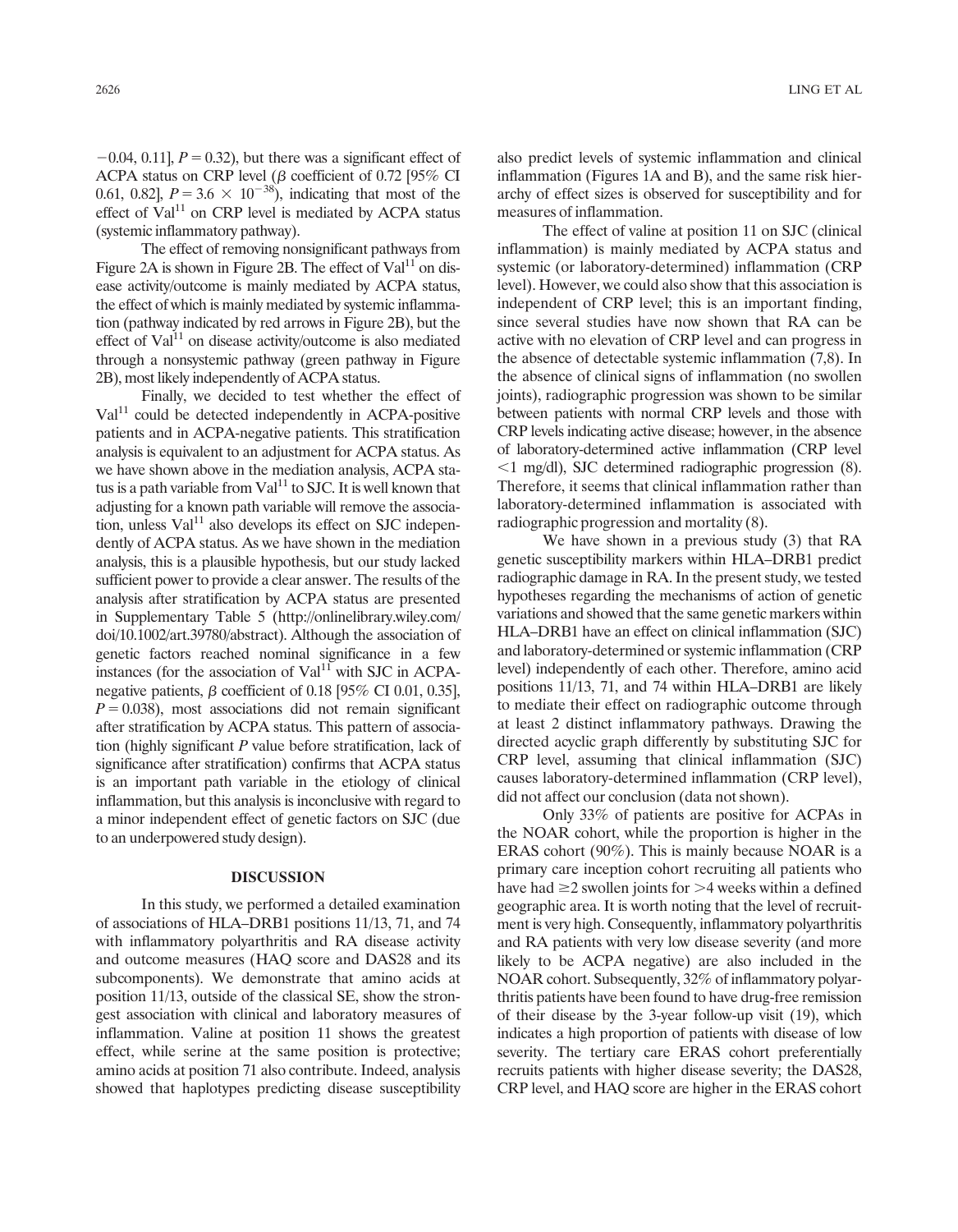than in the NOAR cohort (Table 2). It is also noteworthy that the French Étude et Suivi des Polyarthrites Indifférenciées Récentes (ESPOIR) cohort, an inception cohort similar to the NOAR cohort but consisting of RA patients recruited from tertiary care, has a similar proportion of ACPA-positive patients (38.7%) (21). Having a large proportion of ACPA-negative patients in the NOAR cohort represents a strength of our study, as it provides sufficient power to determine the role of ACPAs in the path to clinical and laboratory-determined inflammation.

It is remarkable that CRP levels are controlled by RA susceptibility loci within the HLA region in active disease. CRP levels are known to be partially genetically determined (but not by HLA genes) (22,23), and haplotypes of common single-nucleotide polymorphisms (SNPs) within the CRP locus have been reported in some (24), but not all, studies to correlate with CRP levels in RA patients. For example, we were unable to replicate the correlation of CRP haplotypes with CRP levels in a cohort of RA patients with high disease activity (the Biologics in Rheumatoid Arthritis Genetics and Genomics Study Syndicate cohort) (25), possibly because the study was underpowered (fewer than 600 patients). The use of CRP levels to guide treatment decisions has been questioned (24), since carriers of low CRP–associated genetic variants could still have active disease and show disease progression in the absence of laboratory-determined inflammation (7,8). As a possible genetic explanation of this observation, we show in the present study that RA susceptibility loci within the HLA region are correlated with the SJC (clinical inflammation) independently of the CRP level (laboratory-determined inflammation). A limitation of the current study is that haplotypes of common SNPs within the CRP locus were not available in samples from the NOAR and ERAS cohorts, so we could not undertake a formal comparison of the effect sizes of CRP haplotypes and HLA haplotypes on CRP levels within the same cohort.

The findings of the current study support and build on previous findings that HLA–DRB1 susceptibility risk haplotypes encompassing the same 3 positions also correlate with radiographic and mortality data (3). Neither markers of inflammation nor the DAS28 and its components were analyzed in that study. The current findings may suggest a mechanistic explanation, because we have shown that CRP levels are particularly influenced by the 16 haplotype model. There is a well-established relationship between time-integrated CRP levels and radiographic progression in RA patients (6); our model suggests that the effect of genetic determinants of radiographic damage is mediated by inflammation. The association between the 16 haplotype model and the SJC likely confirms the SJC as a surrogate indicator of active synovitis/inflammation.

Stronger associations were found between the 16 haplotype model and objective variables studied, such as CRP levels and SJC. The results with the TJC (a more subjective variable) and with the DAS28 (a composite variable) reflect that the inclusion of subjective variables such as TJC diminishes the association between the DAS28 and disease severity; this finding is corroborated by an independent study (5). In the future, TJC may even be removed altogether from outcome calculations, as it may not be a sensitive enough indicator of joint damage or disease activity.

A greater understanding of genetic susceptibility to RA and its adverse disease outcomes may lead to a stratified medicine approach (26) with 16 risk categories, as patients with increased susceptibility to developing RA are also more likely to have a worse disease course, requiring earlier and more aggressive intervention. The current study shows that genetic changes influence levels of inflammation, which in turn lead to joint damage. The "treat-to-target" strategies (27) have shown that control of disease activity, as measured by composite scoring methods, has resulted in improving outcomes, but the current study suggests that controlling objective measures of inflammation (CRP levels and SJC) may be the key factor.

In conclusion, our findings demonstrate an association of amino acids at position 11/13 within the HLA–DRB1 gene (but outside the SE), and also of haplotypes involving amino acid positions 11/13, 71, and 74, with objective disease outcome measures. In addition, our findings describe a genetic basis for the increased inflammatory response that is known to lead to radiographic progression in patients with inflammatory polyarthritis or RA.

### AUTHOR CONTRIBUTIONS

All authors were involved in drafting the article or revising it critically for important intellectual content, and all authors approved the final version to be published. Dr. Barton had full access to all of the data in the study and takes responsibility for the integrity of the data and the accuracy of the data analysis.

Study conception and design. Viatte, Symmons, Young, Macgregor, Barton.

Acquisition of data. Van Sijl, Silva-Fernandez, Symmons, Young, Macgregor, Barton.

Analysis and interpretation of data. Ling, Viatte, Lunt, Symmons, Young, Macgregor, Barton.

#### **REFERENCES**

- 1. Gregersen PK, Silver J, Winchester RJ. The shared epitope hypothesis: an approach to understanding the molecular genetics of susceptibility to rheumatoid arthritis. Arthritis Rheum 1987; 30:1205–13.
- 2. Raychaudhuri S, Sandor C, Stahl EA, Freudenberg J, Lee HS, Jia X, et al. Five amino acids in three HLA proteins explain most of the association between MHC and seropositive rheumatoid arthritis. Nat Genet 2012;44:291–6.